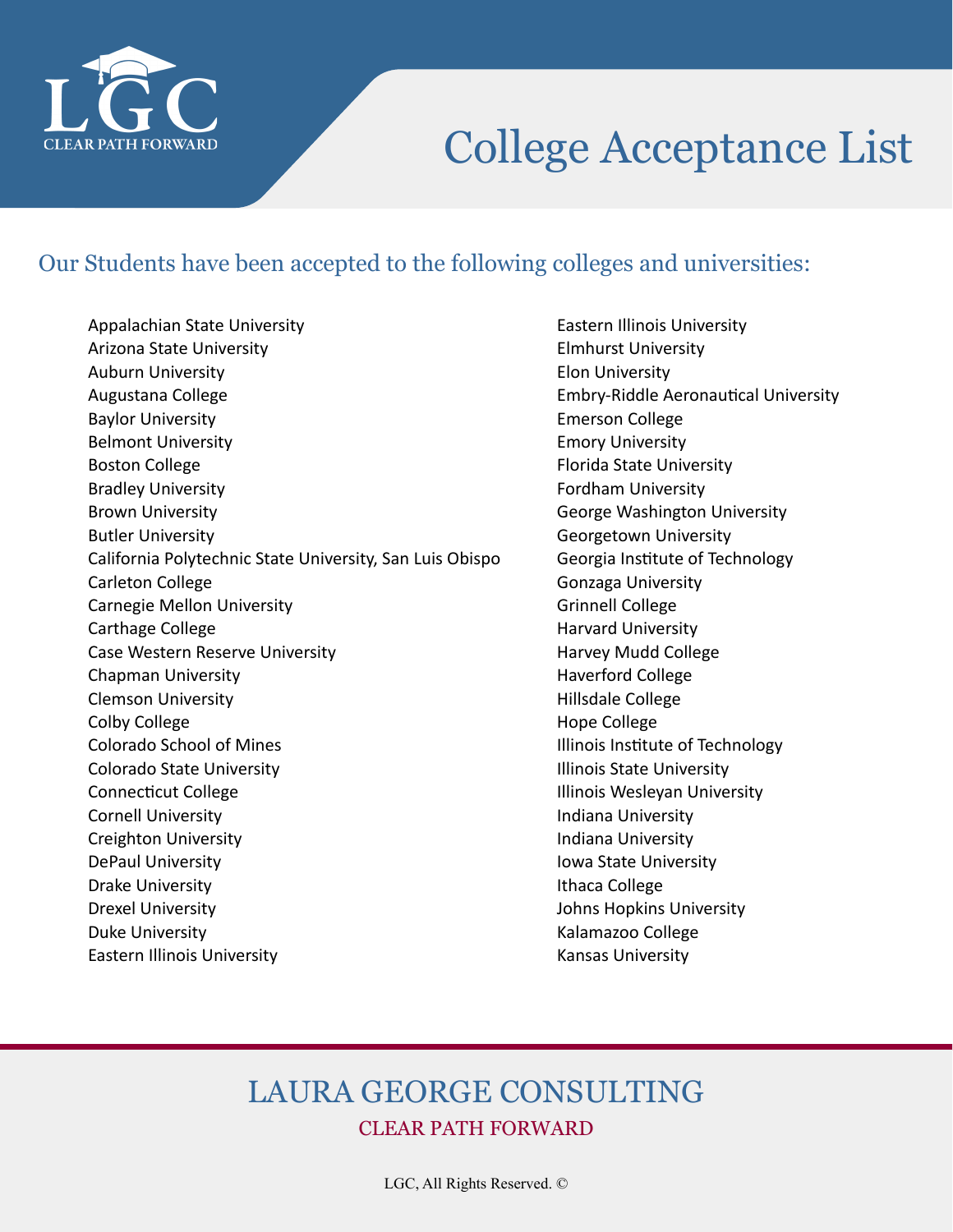

Kenyon College Lake Forest College Lawrence University Lehigh University Lewis and Clark College Liberty University Long Island University, Post Louisiana State University Loyola Marymount University Loyola University Chicago Loyola University Maryland Loyola University New Orleans Macalester College Marquette University Marymount Manhattan College McGill University Miami University - Oxford Michigan State University Michigan Technological University Milwaukee School of Engineering Montana State University New Jersey Institute of Technology New York University North Carolina State University North Central College Northeastern University Northern Illinois University Northwestern University Oberlin College Ohio State University Oregon State University Pace University

Pace University Penn State University Pennsylvania State University Pepperdine University Pomona College Pratt Institute Princeton University Purdue University Rice University Robert Morris University Rose-Hulman Institute of Technology Rutgers University Saint Louis University Santa Clara University Sarah Lawrence University Savannah College of Art and Design School of the Art Institute of Chicago Seton Hall University Southern Illinois University Southern Methodist University St. John's College St. John's University-Minnesota St. Louis University Stanford University Suffolk University Syracuse University Texas A&M University Texas Christian University Texas Tech University Tufts University Tulane University University of Arizona

### LAURA GEORGE CONSULTING CLEAR PATH FORWARD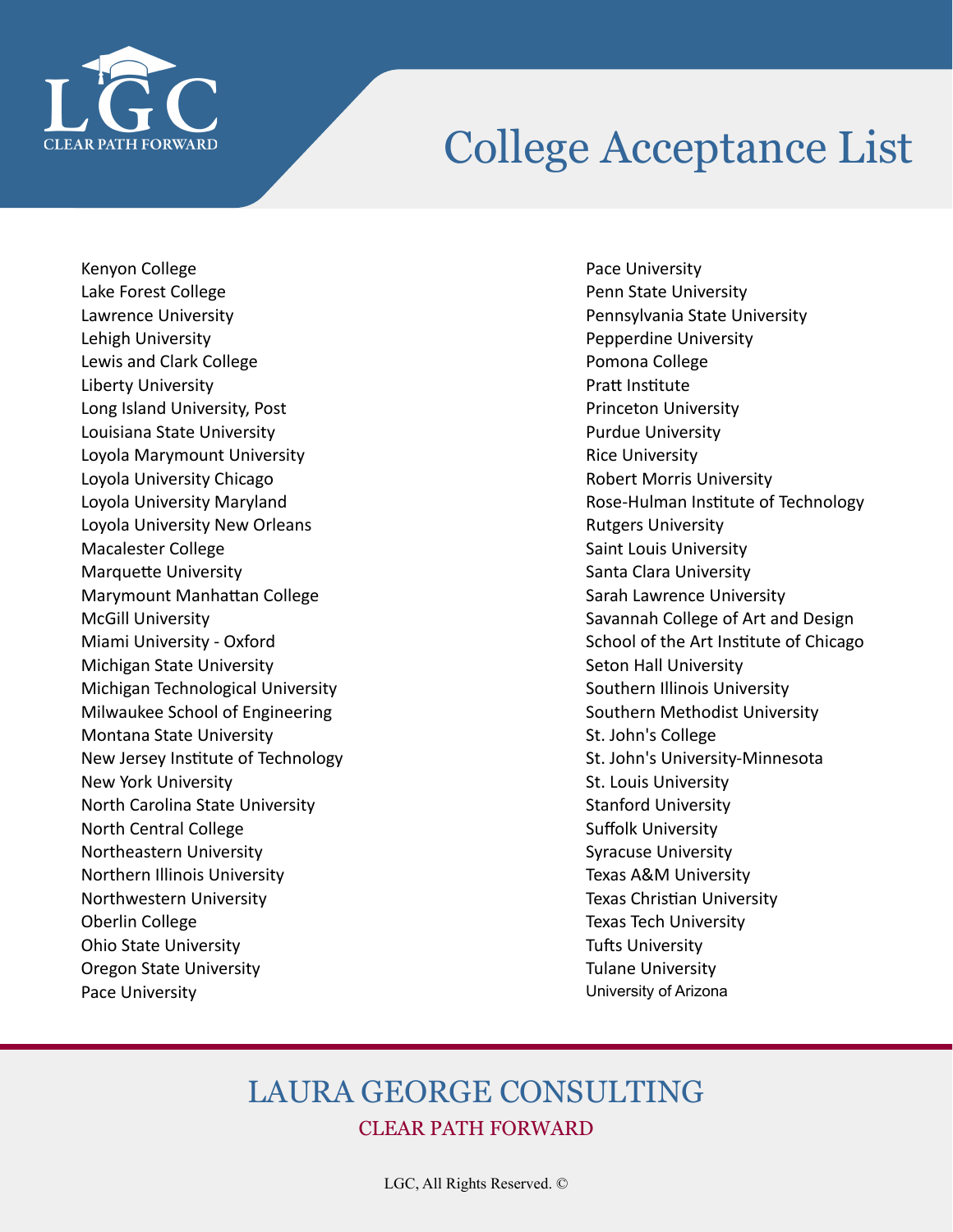

University of Alabama University of Arizona University of California, Berkeley University of California, Davis University of California, Irvine University of California, Los Angeles University of California, San Diego University of California, Santa Barbara University of California, Santa Cruz University of Chicago University of Cincinnati University of Colorado, Boulder University of Connecticut University of Dayton University of Delaware University of Denver University of Florida University of Georgia University of Illinois- Champaign Urbana University of Illinois, Chicago University of Iowa University of Kansas University of Kentucky University of Louisville University of Maryland University of Massachusetts, Amherst University of Miami University of Michigan University of Minnesota University of Mississippi University of Missouri University of Nebraska University of New Hampshire

University of New Mexico University of North Carolina, Chapel Hill University of North Carolina, Wilmington University of Notre Dame University of Oklahoma University of Oregon University of Pittsburgh University of Richmond University of Rochester University of San Diego University of San Francisco University of South Carolina University of Southern California University of Southern Florida University of St. Thomas University of Tampa University of Tennessee University of Texas, Austin University of Toledo University of Vermont University of Virginia University of Washington University of Western Michigan University of Wisconsin- Madison Ursinus College Valparaiso University Vanderbilt University Vassar College Villanova University Wake Forest University Washington and Lee University Washington University, St. Louis Wesleyan College

#### LAURA GEORGE CONSULTING CLEAR PATH FORWARD

LGC, All Rights Reserved. ©